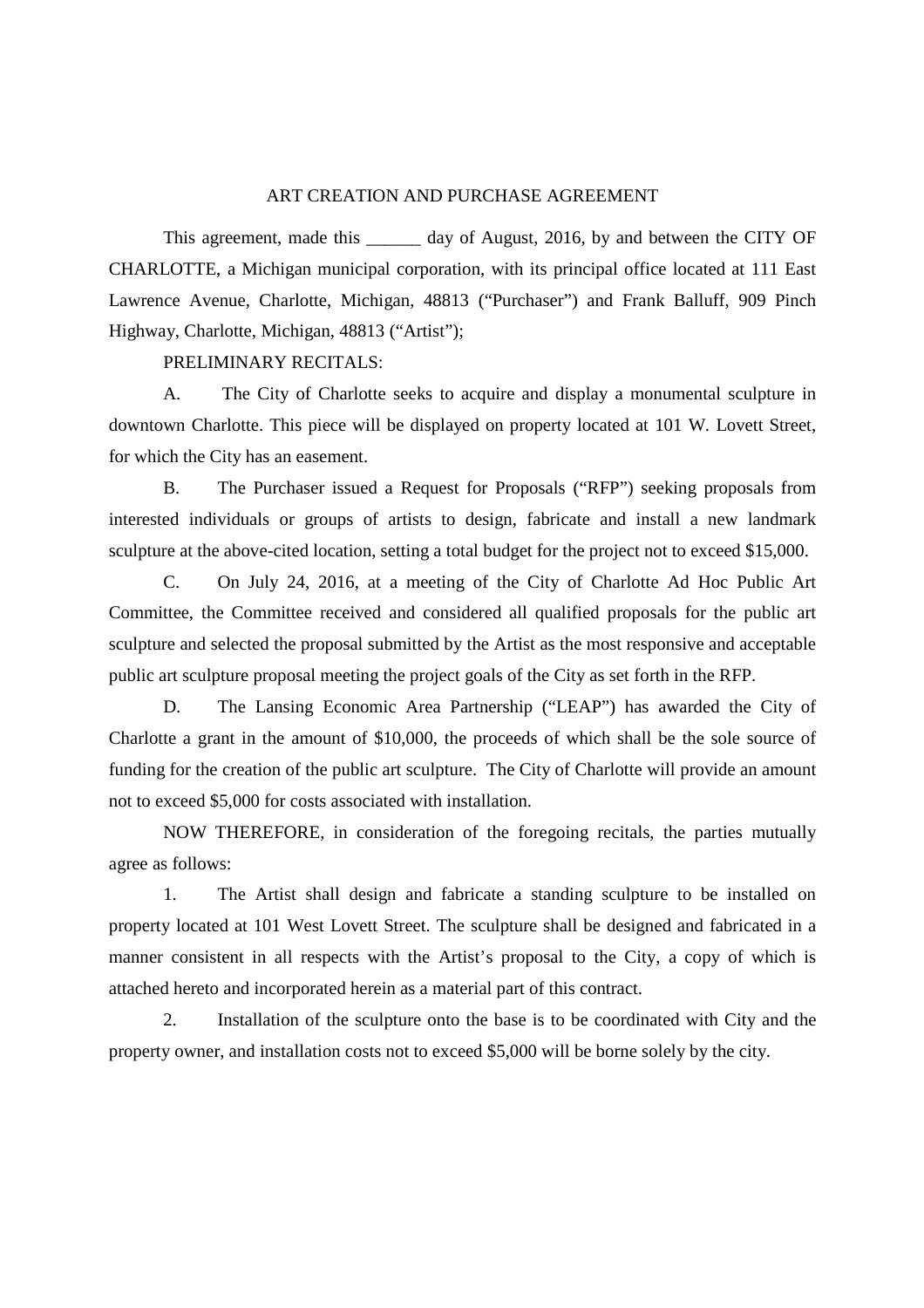3. Installation of the sculpture shall be considered complete at such time as the Artist shall communicate to Purchaser's agent, in writing or by electronic mail, that the Artist deems the total work completed in accordance with the terms of the Artist's proposal to the City.

4. The price of the sculpture installed on the base, not including the cost of the base, shall total no more than \$10,000. It is understood that this price shall include all of the Artist's service and work in connection with the creation of the sculpture design, including diagrams, sketches, materials, metal, fabrication, finishing, freight, shipping and insurance, Artist's design fee, and all travel-related expenses by the Artist and any assistants.

5. The sale price is inclusive of all sales, use and excise taxes that might be imposed upon this transaction by any taxing jurisdiction. The Purchaser is exempt from the payment of Michigan sales tax on purchases of personal property and will provide its exemption certificate to the Artist upon signing of this contract.

- 6. Payment of the \$10,000 shall be made as follows:
	- a. 50% down upon signing of this agreement,
	- b. 25% when artist demonstrates half-way completion of the sculpture to the satisfaction of the Purchaser's agent,
	- c. 25% upon successful installation by the Artist of the sculpture in the design location and approval of the final sculpture and installation by the Purchaser, which approval shall be in form of a written memorandum to the Artist indicating Purchaser's acceptance of the completed work.

7. Title and risk of loss of the sculpture will remain with the Artist until the sculpture is installed by the Artist and accepted by the Purchaser, after which acceptance title to the work and risk of loss shall be vested in Purchaser.

8. The Artist hereby grants and Purchaser accepts and shall have a purchase money security interest in the sculpture and all of its materials and components immediately upon the Purchaser's payment of its initial deposit pursuant to the provisions of section 9103 of the Michigan Uniform Commercial Code. Artist shall cooperate in the filing of any required UCC filings with the Secretary of State.

9. All expenses of materials, fabrication, and shipping shall be the Artist's responsibility, except as provided elsewhere in this agreement.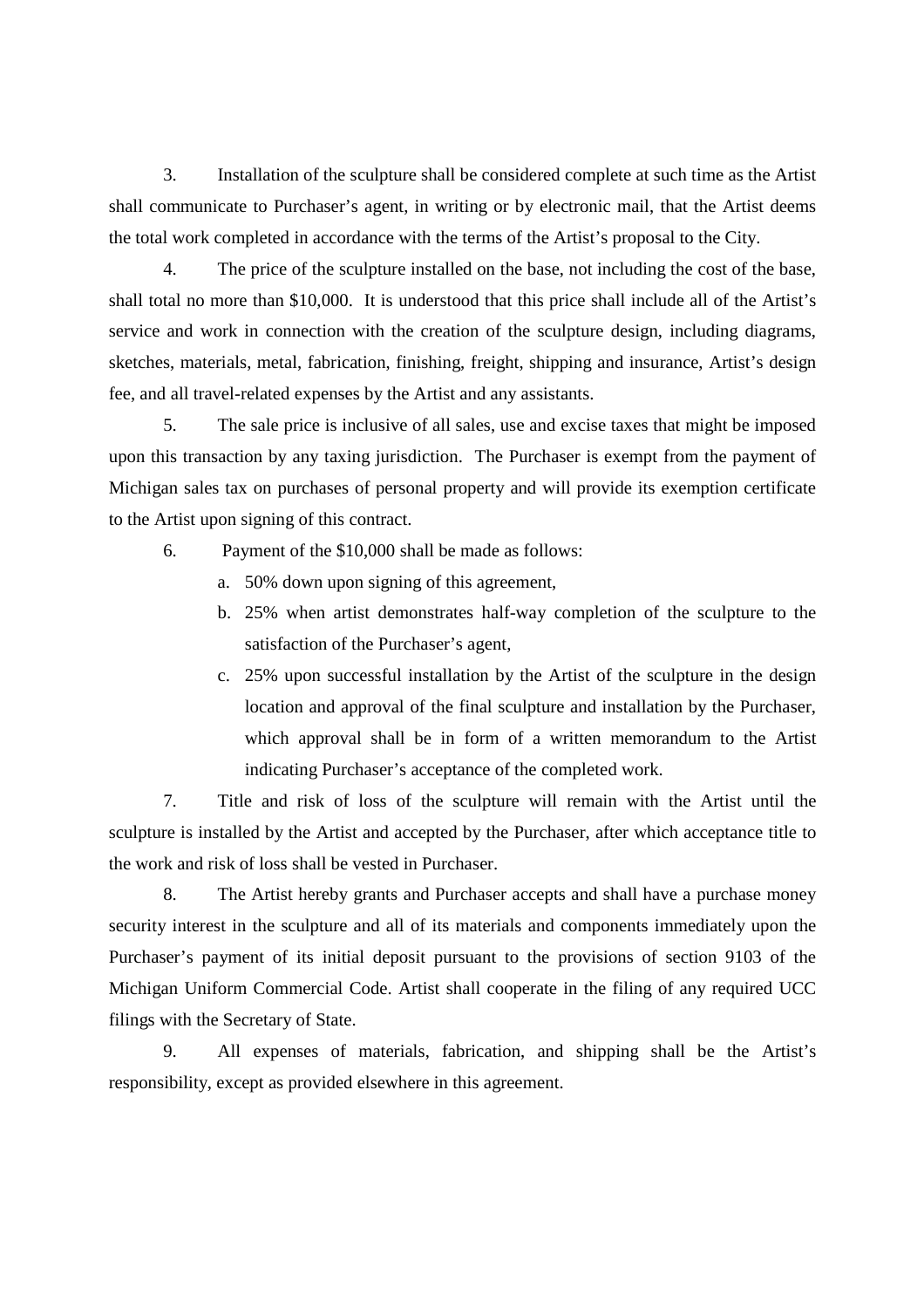10. The Purchaser shall be responsible for any damages or injury caused by or resulting from the sculpture and/or base, or its installation after completion of the installation and shall hold the Artist harmless from same.

11. Upon acceptance of the Art Creation and Purchase Agreement, the Purchaser shall acquire all rights to publish photographs or renderings of the work for all media, marketing and fundraising purposes.

12. Upon acceptance and final payment, the Purchaser shall acquire all rights of the work, including all rights to copy and reproduce the work and to publish photographs or renderings of the work for all media, etc. The Artist shall retain a limited non-transferable license to reproduce images of the completed work for the purposes of use in the Artist's professional portfolio of work.

13. The Artist will provide, upon installation, documentation regarding the maintenance, repair and parts replacement of the sculpture. Upon acceptance of the completed work by Purchaser, the Artist shall have no obligation hereunder to maintain or repair the completed statue and/or base.

14. The Artist agrees at his sole expense to defend, indemnify, and hold the City and its elected and appointed officers and employees, harmless from all liability for all claims, damages, lawsuits, costs and expenses that may result from any act or omission of the artist or his agents or employees as a result of this agreement.

15. The sole source of funds from which the Purchaser shall be obligated to pay the purchase price under this agreement shall be the funds being made available to the Purchaser by LEAP pursuant to its grant contract agreement dated May 23, 2016. The Purchaser shall be solely responsible for complying with the terms of said grant. The Artist shall timely provide to Purchaser such information regarding the Artist and/or the work as may be reasonably required to ensure compliance with the terms of said grant.

16. This agreement is the entire understanding of the parties hereto and may not be changed except in writing signed by all parties to the agreement.

17. Time is of the essence with respect to performance under this agreement. The deadline date for installation of the art piece can only be extended by a written amendment to this agreement executed by both parties hereto, or based on any other provisions in this paragraph permitting an extension.